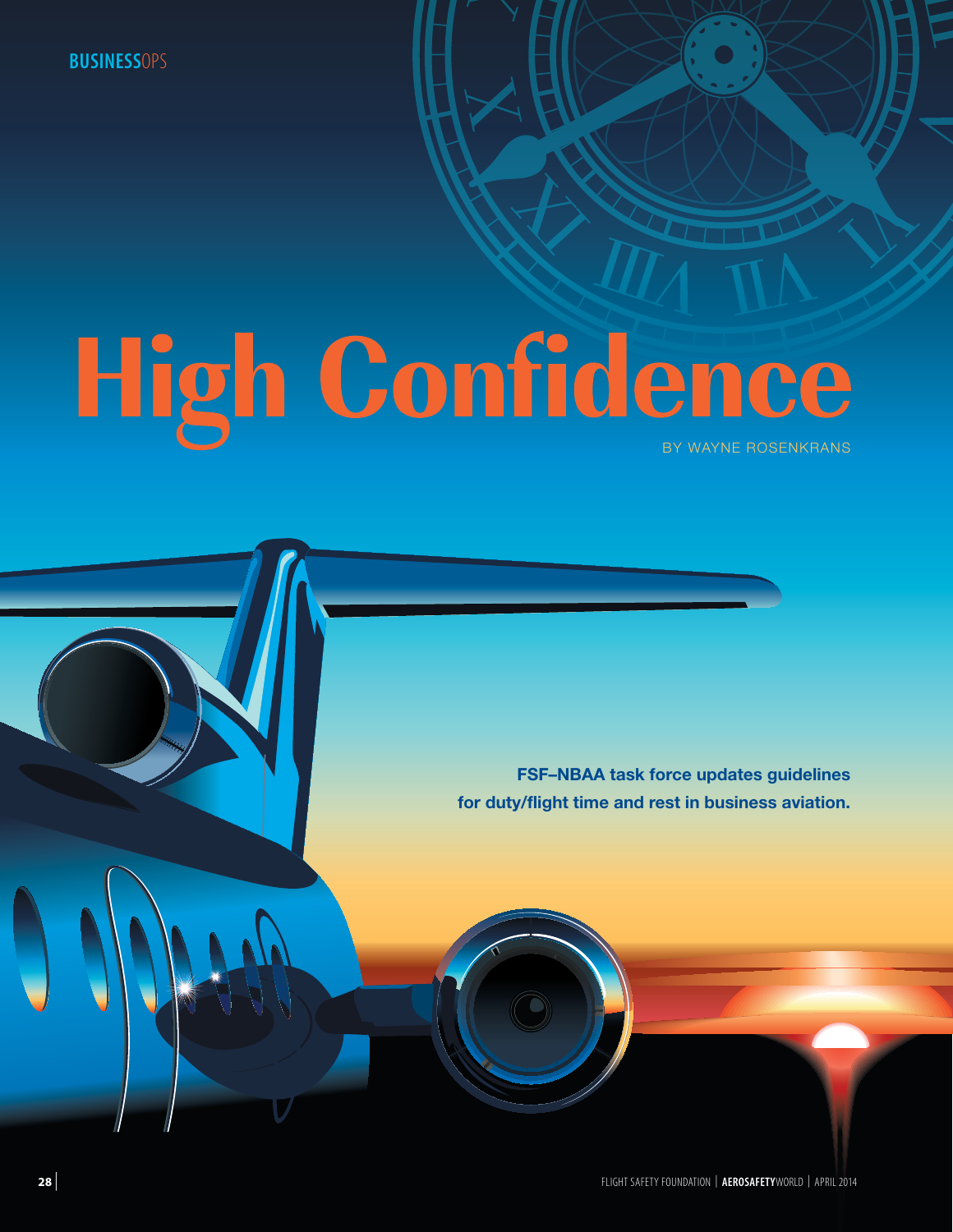*D D D D D D Business Aviation* — a free,<br>
three-part digital document<br>
set for release in mid-April —<br>
answers the clamor from U.S. business *uty/Rest Guidelines 2014 for Business Aviation* — a free, three-part digital document set for release in mid-April aircraft operators and pilots for fresh expert advice on this critical subject, the authors say. It's the product of six months of research and development, and three additional months of editorial refinement, by a fatigue task force formed in July 2013 by Flight Safety Foundation and the National Business Aviation Association (NBAA).

The task force essentially reconsidered this industry sector's long-used, voluntary practices for managing duty time, flight time and rest in light of the latest operational needs and advances in the science of fatigue, says Leigh White, president of Alertness Solutions, who chaired the task force.

The centerpiece of this document in Adobe Portable Document Format (PDF) is two one-page tables of currently recommended hours for maximum duty period, maximum flight time and minimum off-duty period for augmented and nonaugmented flight crews. The task force expects numbers in these tables to be implemented by business aircraft operators only in their context of extensively updated/ rewritten definitions of terms and explanatory guidelines, available online at [<flightsafety.org/dutyr](http://flightsafety.org/duty-and-rest-scheduling-link)est>. A new foreword introduces the overall content.<sup>1</sup>

White considers *Duty/Rest Guidelines* a complete and direct replacement for *Principles and Guidelines for Duty and Rest Scheduling in Corporate and Business Aviation,* published in February 1997 by the FSF Fatigue Countermeasures Task Force.<sup>2</sup> "Among our other goals for this document was providing a useful tool that is practical, and easy to understand and to implement," she said.

"These guidelines hopefully will set the cornerstone — but only one cornerstone — of every fatigue management effort in this sector of aviation, with both its design and recommendations easily incorporated into any operator's flight operations manual. Our industry is not being force-fed these guidelines operators and pilots are asking for them, and we've been highly motivated to give them something they can use."

### **Clear and Simple**

The task force's scientific panel and an industry panel (leading operators and experts in business aviation) collaborated during the research, development and revalidation phase to reach consensus on what to update, White said. The result incorporates science on par with the expertise behind the latest changes in fatigue management within U.S. commercial air transport. In short, the panels "focused on how nearly two decades of scientific advances should influence today's recommended practices for duty and rest scheduling while meeting the safety and operational goals of the general aviation community," she said.

"Another intent of our project was to consider whether the existing guidelines still provide a sufficient safety margin for current flight operations. To answer that question, our subject matter experts studied the relevant global accident and incident experience during the period since the 1997 publication. Our scientific explanations are refined from 1997 and in plain language. Elements of fatigue management are described, and we show operators where the *Duty/ Rest Guidelines* fit within their overall fatigue-management efforts and what to do if an operator is required to operate outside of the guidelines."

The easy-to-interpret tables show, assuming a 24-hour period, the maximum number of duty hours and flight hours, and the minimum rest hours and intervals for ready comparison to operators' existing policies and flight operations manual. "The values remain fully consistent with current scientific knowledge and operational experience," White said. "We verified that the numbers make sense scientifically and operationally, and then the narrative body of the document provides the context. What's really fresh and new about this document compared to the 1997 publication is that context. This has got to be a living document reviewed or revisited every five years or so, at least to have the numbers verified and new research applied. With IBAC [the International Business Aviation Council] and ICAO [the International Civil Aviation Organization] involved, there will be a drive to keep these fresh."

A good example of the influence of fatigue-science advances upon *Duty/ Rest Guidelines* is the document's intensified emphasis and updated explanation of effects of the *window of circadian low* (WOCL) — roughly 0200 to 0600 (for individuals adapted to a usual day-wake/night-sleep schedule) when the body is "programmed" physiologically to sleep and during which alertness and performance are degraded. This subject had been introduced in the original publication. "Over the last 16 years, more has been learned about what happens operationally with both of the main fatigue factors: window of circadian low and hours of wakefulness," White said. "Those are the two main physiological factors that come into play in these guidelines or in any duty/rest scheme today. Certainly, more has been learned about encroachment on the WOCL, and this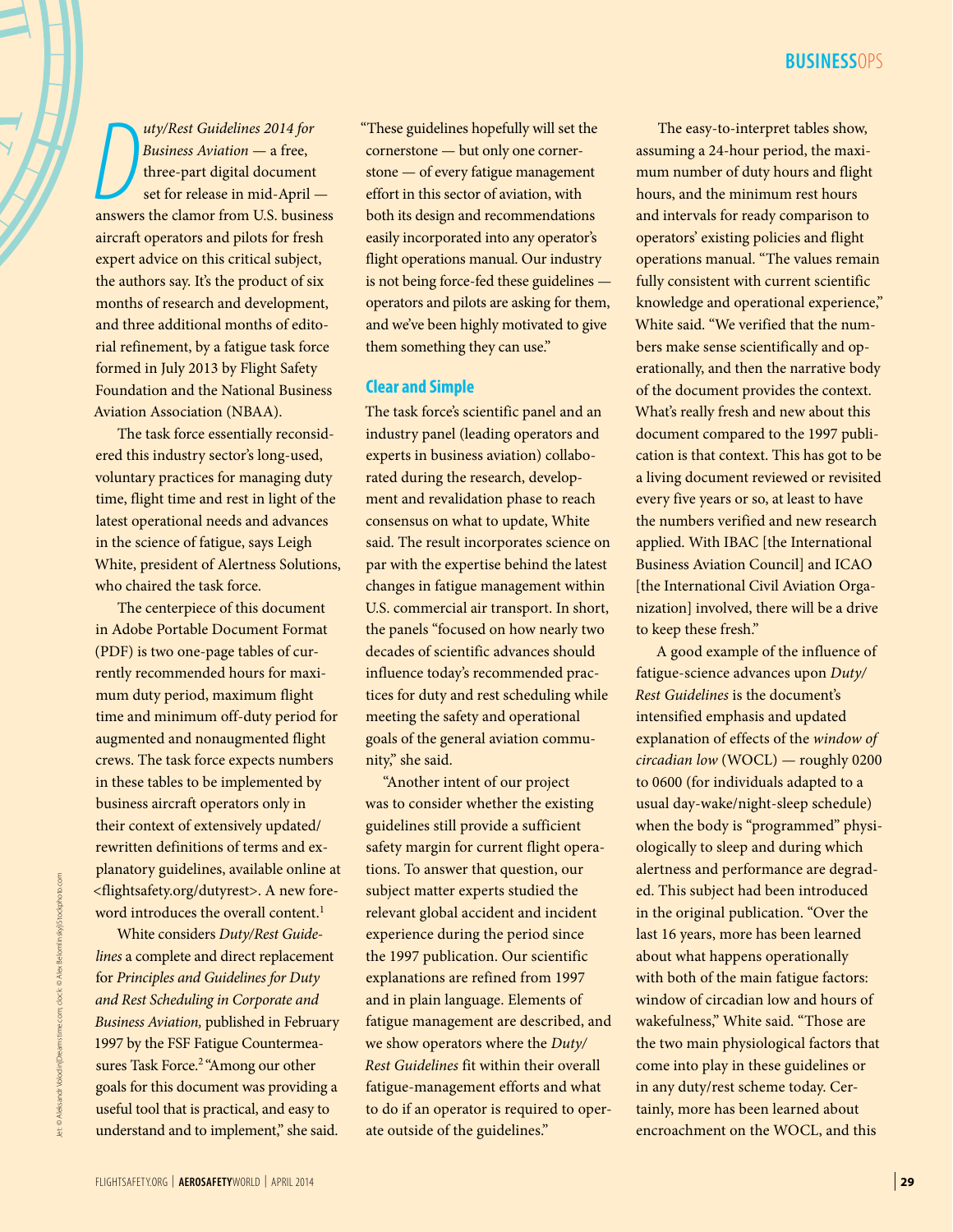# **BUSINESS**OPS

has heightened awareness. We really do know more about how to manage this risk operationally now than we did in 1997, and confidence in the new guidelines' effectiveness came through in our scientists' voices."

Readers familiar with the 1997 publication will find differences in definitions of a number of terms and elimination/ replacement of some content. "The thing that gives *Duty/Rest Guidelines* 'legs' [i.e., global applicability] is IS-BAO [the International Standard for Business Aircraft Operations]," she said, which operators have been motivated to adopt for diverse reasons such as potential issues of legal liability, safety enhancements, commercial advantages of registration and the acquisition of long-range business jets.

Globalization factors similarly influenced the alignment of definitions for consistency with those in the upcoming fatigue management implementation guide for general aviation to be issued jointly by the Foundation, ICAO and IBAC. In fact, *Duty/Rest Guidelines* as a standalone PDF will be temporary, she added. Plans call for the document's entire content to be incorporated permanently into the new implementation guide.

Kevin Gregory, vice president and senior scientist, Alertness Solutions, said that regular review of the validity of recommendations, including the strengthening of some elements and the discarding of others, in *Duty/Rest Guidelines* also is consistent with many operators' safety management principles.

As someone who also had a hand in developing the original publication, he recalls that in the mid-1990s, the whole idea of applying duty/rest principles and recommendations from U.S. National Aeronautics and Space Administration research to business/corporate aviation felt like venturing into uncharted

territory. The effort called for heavy emphasis on convincing operators about the value of scientists' work and the data-driven problem solving.

"In a lot of ways, this was new ground even though there had been discussions already ongoing for many years about a need to update the air carrier duty and rest guidelines at the FAA [U.S. Federal Aviation Administration] level," he said. "We were saying, 'Here's this report — but it's really a starting point' to get people thinking … to motivate them to incorporate the 1997 guidelines into operations. Now we feel that the industry, to a large extent, is much more aware, more sophisticated in recognition of fatigue issues and risks that they need to address."

Operation of long-range business jets, some capable of 16-hour flights, ideally should not be the primary motivation for an operator to adopt the document. "Let's not lose sight of the fact that these principles are just as relevant in other types of operation — such as many short-haul flights during a 14-hour duty period that can be as challenging from a fatigue perspective," White said.

The 1997 publication unquestionably became accepted as a voluntary



standard within business aviation, and one especially used by auditors, she said. It has been widely considered the starting point of best practices in flight departments, and auditors typically would inquire during the exit briefing about the operator's rationale and risk mitigations in case of deviations. "Absolutely, there was an impact from the original publication, and I think that the newly refreshed document similarly is going to have a significant impact," she said.

## **Transition to 2014 Version**

Various pathways for operators' transition from the now-outdated publication to *Duty/Rest Guidelines* can be effective, the creators advise. However, White suggests that operators first categorize themselves — as the new guidelines suggest — as either the type of operator conducting nominally simple flight operations or as the type of operator conducting complex/ irregular flight operations that exceed the guidelines. Step one, for both types, should be to compare the tables with the operator's existing policy and flight operations manual.

"Then it's really important, as an operator, to think about what you actually do," she said. "If you're getting any kind of fatigue reports or you're gathering any kind of fatigue information, take a look and see if you're doing something that exceeds what these recommendations lay out."

In the case of simple operations, the operator next should revise training to conform to the first step, White said. "Implementation plus training, combined, equals fatigue management in simple operations," she said.

"As your operations get more complex, as you start pushing/exceeding these guidelines, you need to do active fatigue management, which means looking to see where it is in your operations